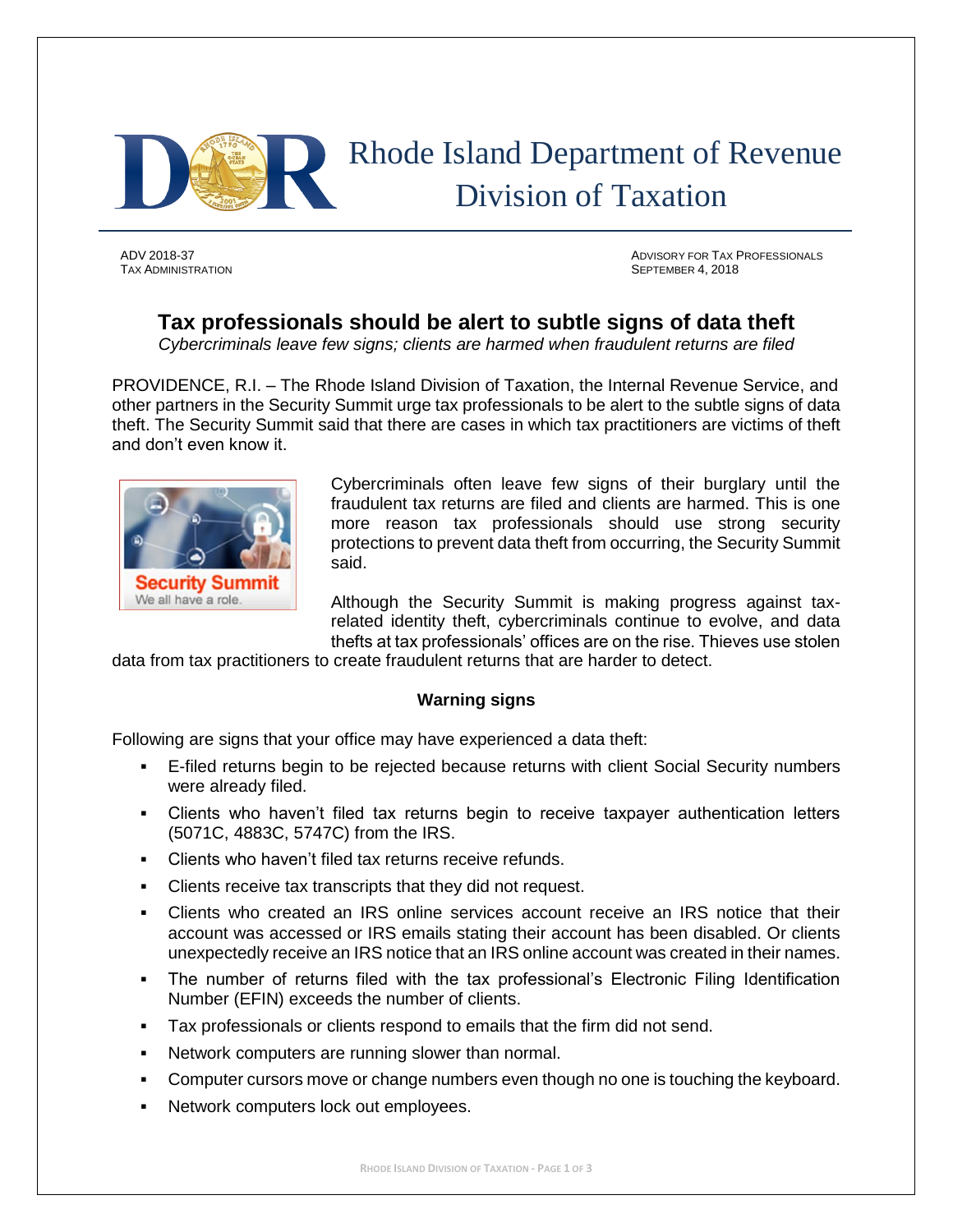Because IRS systems will only accept one unique Social Security number, taxpayers often discover they are a victim when they attempt to e-file and their tax return is rejected because a return with their SSN already is in the system. Or, more commonly, the IRS identifies a return that

could be an identity theft return and sends a letter to the taxpayer asking them to contact the agency to let the IRS know if they filed the return.

Earlier this year, tax-savvy cybercriminals stole taxpayer data from a series of tax professionals nationwide, immediately filing fraudulent returns before the tax professionals were aware of the robbery.

The crimes were first reported to the IRS by taxpayers who unexpectedly received refunds in their bank accounts. The crooks, posing as IRS contractors, tried calling the taxpayers to get them to forward the fraudulent refund to their accounts.

Identity thieves sometimes try to leverage the stolen data by using taxpayer information to access the IRS's Get Transcript system. Taxpayers who receive transcripts by mail but did not order them are sometimes victims of this approach. Get Transcript Online is protected by a robust, twofactor authentication process. But crooks may still try to use stolen identities to try to create Get Transcript accounts, which results in the IRS disabling the account and sending the taxpayer a letter.

## **Weekly review**

During the tax filing season, tax practitioners should make a weekly review of returns filed with the office's EFIN. A report is updated weekly by the IRS.

#### **About this announcement**

This is the ninth in a series of Security Summit announcements called "Protect Your Clients; Protect Yourself: Tax Security 101."

The Security Summit awareness campaign is intended to provide tax preparers and other tax professionals with the basic information they need to better protect taxpayer data and to help prevent the filing of fraudulent tax returns.

The Security Summit consists of the IRS, state tax agencies, and the tax community -- including tax preparation firms, software developers, payroll and tax financial product processors, tax professional organizations and financial institutions. Partners in the Security Summit work together to combat identity theft to protect the nation's taxpayers.

Tax preparers can access their e-File applications and select "check EFIN status" to see a count. If the numbers are inflated, practitioners should contact the IRS's e-Help Desk. Tax professionals may also notice IRS acknowledgements for returns they did not e-file. Acknowledgements are sent soon after a return is transmitted.

Tax professionals who fall victim to spear-phishing email scams, which are common ways cybercriminal access office computers, may suddenly see responses to emails they never sent. If a practitioner mistakenly provides username and password information to the thief, the thief often harvests the practitioner's contact list, stealing names and email addresses of colleagues and clients and enabling the crooks to expand their spear-phishing scam.